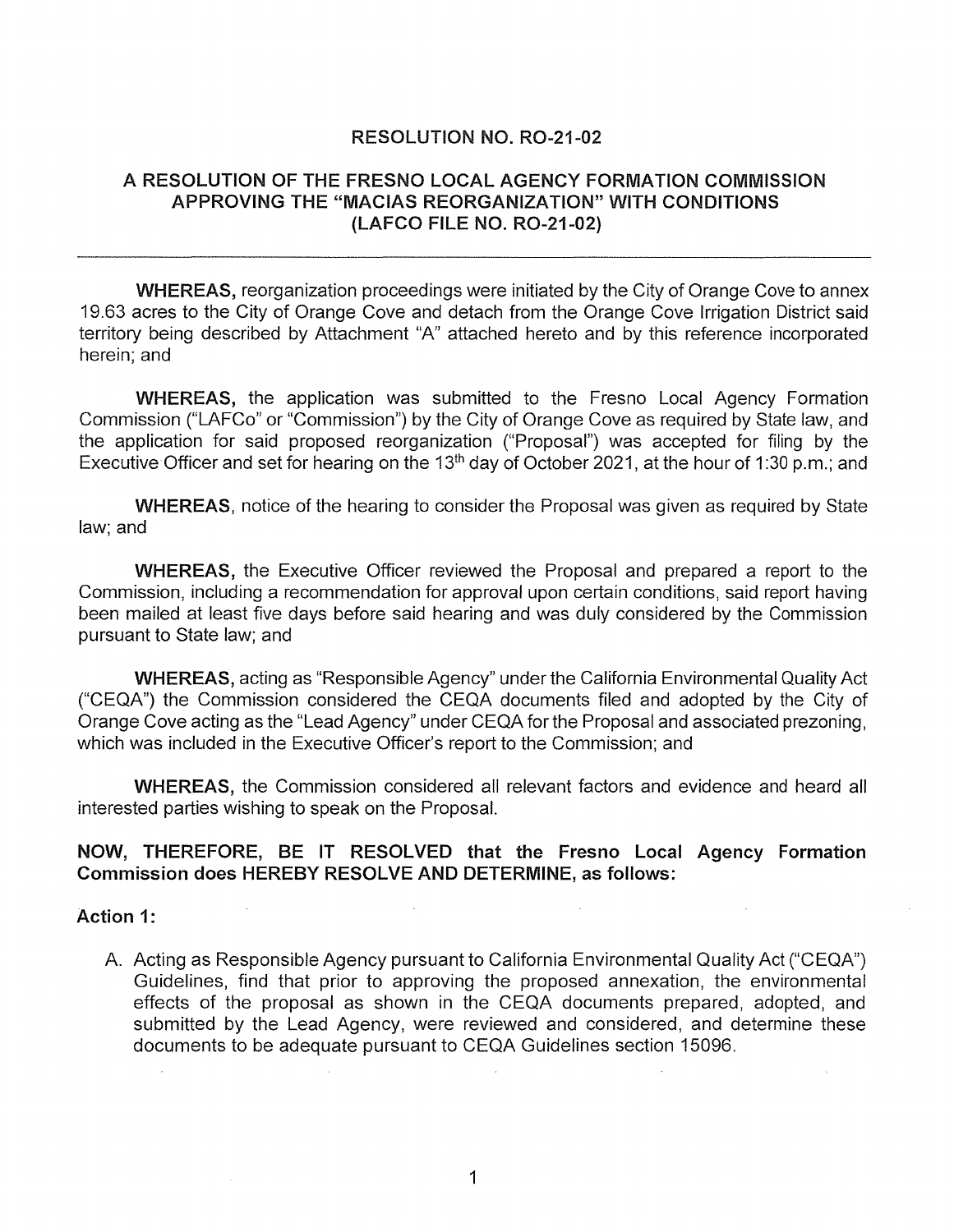# ADOPTED THIS 13th DAY OF OCTOBER 2021 BY THE FOLLOWING VOTE:

AYES: COMMISSIONERS YEP, ROBERTSON, MAGSIG, SANTOYO, BRANDAU

NOES: NONE

- ABSENT: NONE
- ABSTAIN: NONE

#### Action 2:

- B. Find that the proposed reorganization is consistent with LAFCo Policies, Standards, and Procedures and the Cortese-Knox-Hertzberg Local Government Reorganization Act of 2000 ("CKH").
- C. Find that the proposed reorganization is consistent with the Kingsburg Sphere of Influence.
- D. Find pursuant to CKH and information in the record that:
	- a. The territory is uninhabited; and
	- b. All landowners and affected agencies have consented to the reorganization.
- E. Assign the distinctive short form designation "Bethel-Sierra Roundabout Reorganization" and approve the annexation and detachments subject to the following conditions of approval:
	- a. Pursuant to Fresno LAFCo Policy 103-05, the Executive Officer shall record the approved application if all conditions have been satisfied and once, he or she has determined that the facts pertaining to the application during the time of recording are materially similar to those facts considered by the Commission when the application was approved. Facts, as used in the proceeding sentence, is defined *to* include, but is not limited to, whether or not the proposed project is materially similar to the project described in any application before the Commission.
	- b. Submittal of corrected legal description and map.
- · F. Waive further Conducting Authority Proceedings and order the reorganization subject to the requirements of CKH.

## ADOPTED THIS 13<sup>th</sup> DAY OF OCTOBER 2021 BY THE FOLLOWING VOTE:

#### AYES: COMMISSIONERS YEP, ROBERTSON, MAGSIG, SANTOYO, BRANDAU

- NOES: NONE
- ABSENT: NONE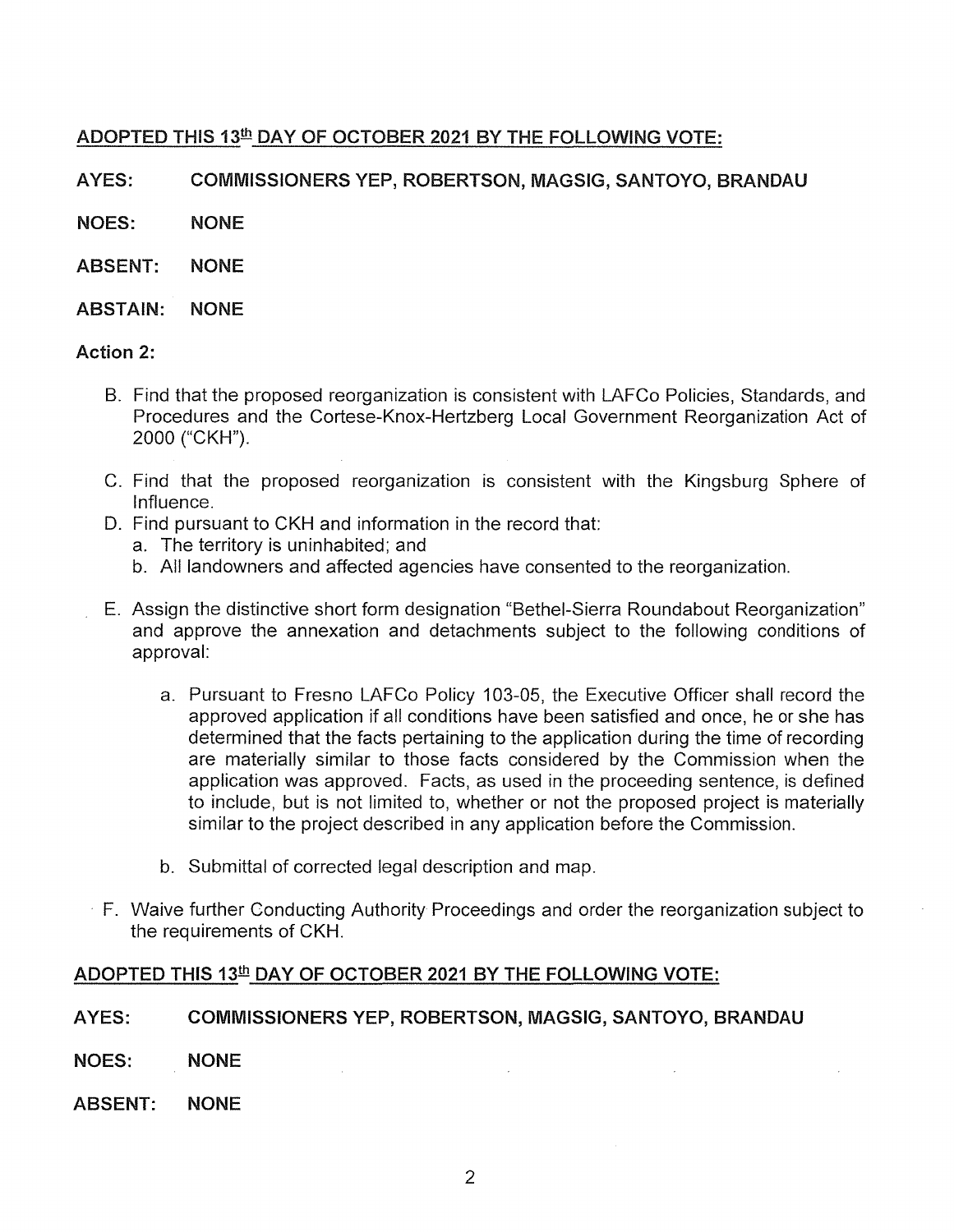ABSTAIN: NONE

STATE OF CALIFORNIA } COUNTY OF FRESNO )

### **CERTIFICATION**

I, David E. Fey, Executive Officer, Fresno Local Agency Formation Commission, hereby certify that the foregoing resolution was adopted by the Commission on the 13<sup>th</sup> day of October 2021.

David E. Fey, Executive Officer Fresno Loca{ Agency Formation Commission

G:\LAFCO WORKING FILES\000 HEARINGS\2021\10- October 13, 2021\Resolution R0-21-02.docx

 $\sim 10^{-10}$ 

 $\bar{z}$